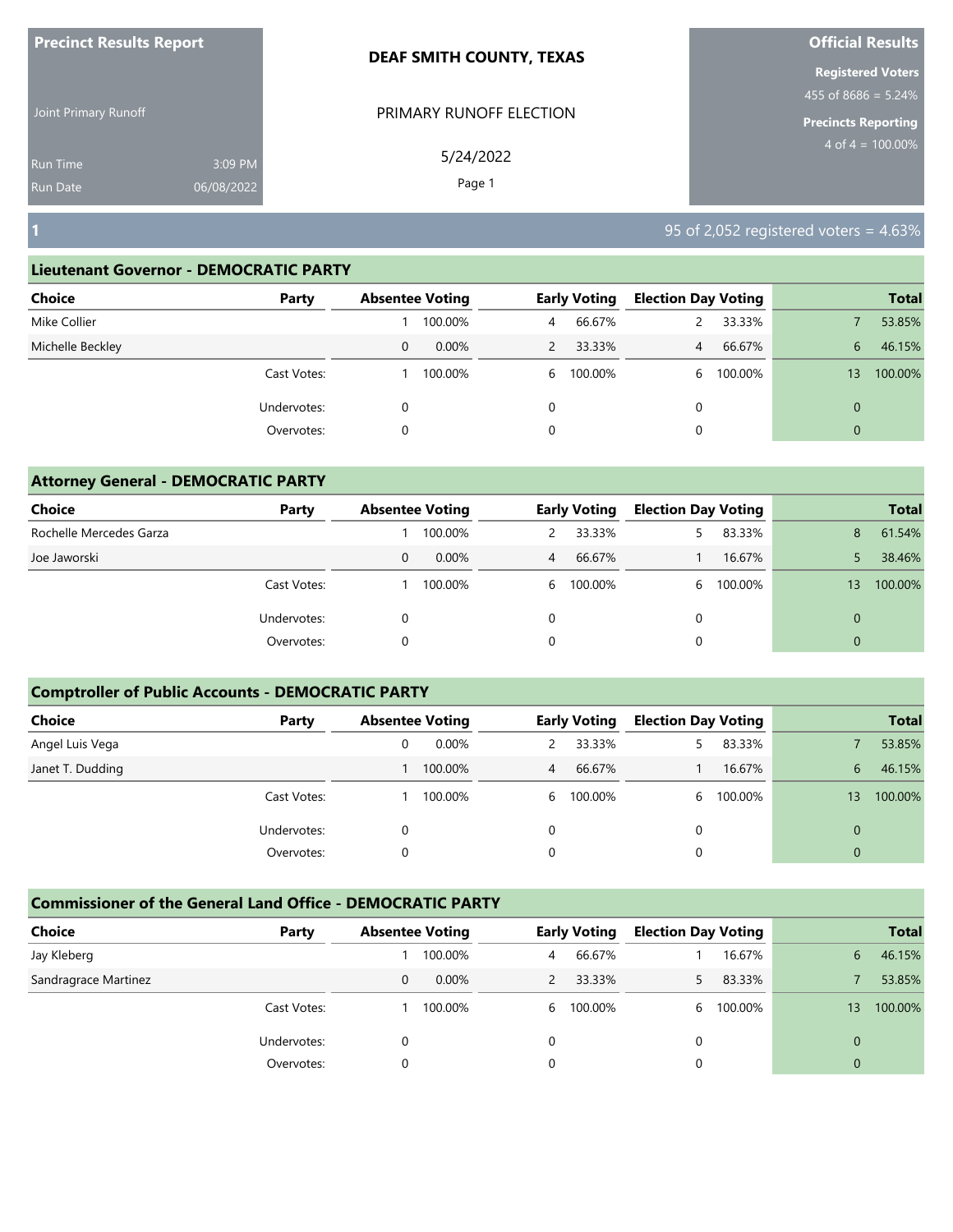|                                    | <b>Precinct Results Report</b> | <b>DEAF SMITH COUNTY, TEXAS</b> | <b>Official Results</b>                                                       |  |  |
|------------------------------------|--------------------------------|---------------------------------|-------------------------------------------------------------------------------|--|--|
| Joint Primary Runoff               |                                | PRIMARY RUNOFF ELECTION         | <b>Registered Voters</b><br>455 of 8686 = 5.24%<br><b>Precincts Reporting</b> |  |  |
| <b>Run Time</b><br><b>Run Date</b> | 3:09 PM<br>06/08/2022          | 5/24/2022<br>Page 2             | $4 \text{ of } 4 = 100.00\%$                                                  |  |  |
| Г                                  |                                |                                 | $95$ of 2,052 registered voters = 4.63%                                       |  |  |

| <b>Choice</b>  | Party       | <b>Absentee Voting</b> |         |          | <b>Early Voting</b> | <b>Election Day Voting</b> |         |          | <b>Total</b> |
|----------------|-------------|------------------------|---------|----------|---------------------|----------------------------|---------|----------|--------------|
| Ken Paxton     |             | 14                     | 82.35%  | 18       | 72.00%              | 35                         | 87.50%  | 67       | 81.71%       |
| George P. Bush |             | 3                      | 17.65%  |          | 28.00%              |                            | 12.50%  | 15       | 18.29%       |
|                | Cast Votes: | 17                     | 100.00% | 25       | 100.00%             | 40                         | 100.00% | 82       | 100.00%      |
|                | Undervotes: |                        |         | $\Omega$ |                     | 0                          |         | $\Omega$ |              |
|                | Overvotes:  |                        |         | $\Omega$ |                     |                            |         | $\Omega$ |              |

# **Commissioner of the General Land Office - REPUBLICAN PARTY**

| Choice          | Party       | <b>Absentee Voting</b> |         |          | <b>Early Voting</b> | <b>Election Day Voting</b> |         |                | <b>Total</b> |
|-----------------|-------------|------------------------|---------|----------|---------------------|----------------------------|---------|----------------|--------------|
| Dawn Buckingham |             | 9                      | 52.94%  | 18       | 75.00%              | 27                         | 71.05%  | 54             | 68.35%       |
| Tim Westley     |             | 8                      | 47.06%  | 6        | 25.00%              | 11                         | 28.95%  | 25             | 31.65%       |
|                 | Cast Votes: | 17                     | 100.00% | 24       | 100.00%             | 38                         | 100.00% | 79             | 100.00%      |
|                 | Undervotes: |                        |         |          |                     |                            |         |                |              |
|                 | Overvotes:  |                        |         | $\Omega$ |                     |                            |         | $\overline{0}$ |              |

### **Railroad Commissioner - REPUBLICAN PARTY**

| <b>Choice</b>   | Party       |    | <b>Absentee Voting</b> |    | <b>Early Voting</b> | <b>Election Day Voting</b> |         |    | <b>Total</b> |
|-----------------|-------------|----|------------------------|----|---------------------|----------------------------|---------|----|--------------|
| Sarah Stogner   |             | 2  | 11.76%                 | 8  | 32.00%              | 18                         | 47.37%  | 28 | 35.00%       |
| Wayne Christian |             | 15 | 88.24%                 | 17 | 68.00%              | 20                         | 52.63%  | 52 | 65.00%       |
|                 | Cast Votes: | 17 | 100.00%                | 25 | 100.00%             | 38                         | 100.00% | 80 | 100.00%      |
|                 | Undervotes: |    |                        | 0  |                     | 2                          |         |    |              |
|                 | Overvotes:  |    |                        | 0  |                     |                            |         |    |              |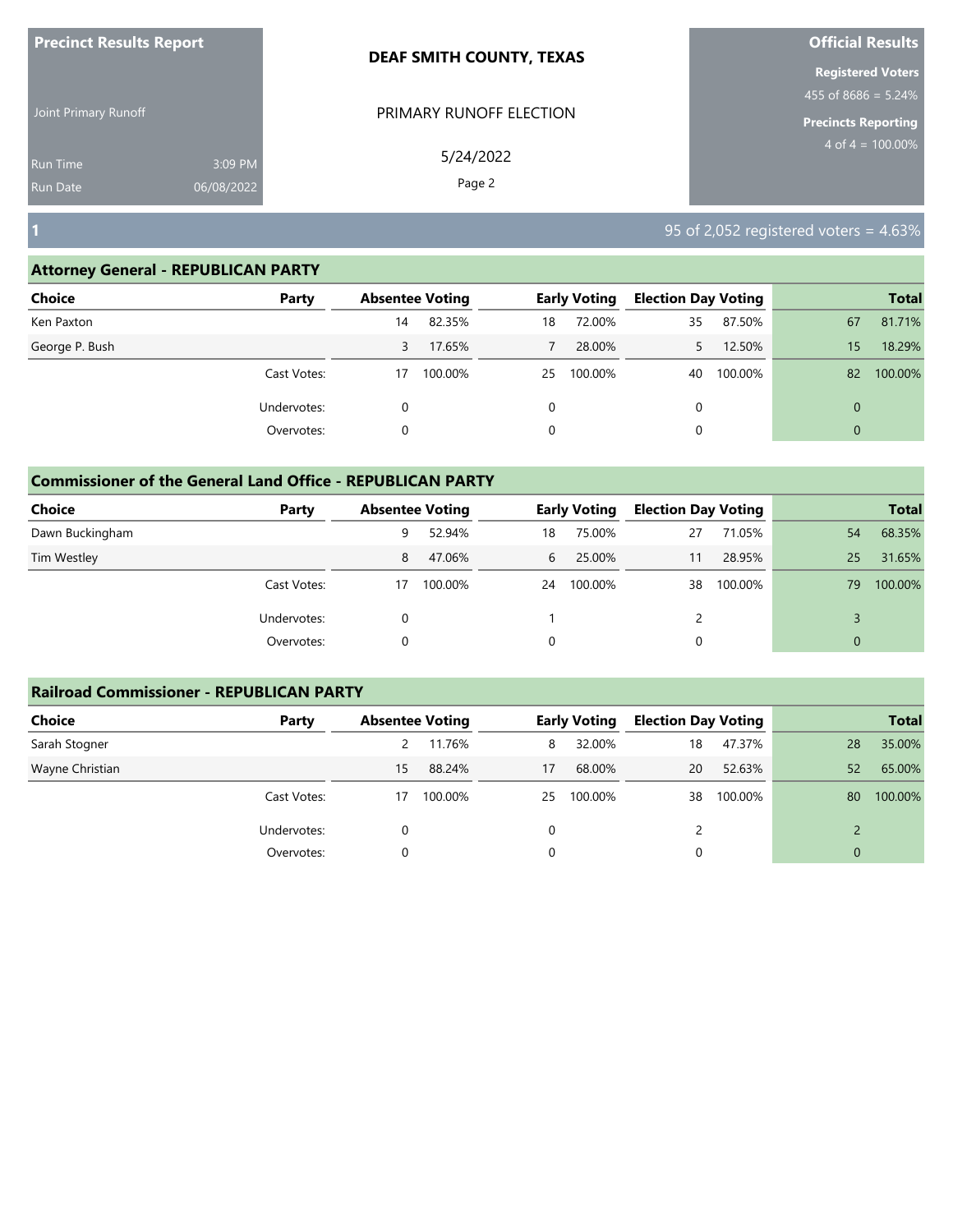| <b>Precinct Results Report</b>     |                       | DEAF SMITH COUNTY, TEXAS | <b>Official Results</b>                                                         |  |  |  |
|------------------------------------|-----------------------|--------------------------|---------------------------------------------------------------------------------|--|--|--|
| Joint Primary Runoff               |                       | PRIMARY RUNOFF ELECTION  | <b>Registered Voters</b><br>$455$ of 8686 = 5.24%<br><b>Precincts Reporting</b> |  |  |  |
| <b>Run Time</b><br><b>Run Date</b> | 3:09 PM<br>06/08/2022 | 5/24/2022<br>Page 3      | $4$ of $4 = 100.00\%$                                                           |  |  |  |
| $\overline{2}$                     |                       |                          | $157$ of 1,989 registered voters = 2.87%                                        |  |  |  |

| Choice           | Party       | <b>Absentee Voting</b> |           |   | <b>Early Voting</b> | <b>Election Day Voting</b> |         |                 | <b>Total</b> |
|------------------|-------------|------------------------|-----------|---|---------------------|----------------------------|---------|-----------------|--------------|
| Mike Collier     |             |                        | 5 100.00% |   | 50.00%              |                            | 33.33%  | 8               | 61.54%       |
| Michelle Beckley |             | 0                      | 0.00%     |   | 50.00%              | $\overline{4}$             | 66.67%  |                 | 38.46%       |
|                  | Cast Votes: | 5.                     | 100.00%   |   | 2 100.00%           | 6                          | 100.00% | 13 <sup>°</sup> | 100.00%      |
|                  | Undervotes: | 0                      |           | 0 |                     | 0                          |         | $\mathbf{0}$    |              |
|                  | Overvotes:  | 0                      |           | 0 |                     | 0                          |         | $\mathbf{0}$    |              |
|                  |             |                        |           |   |                     |                            |         |                 |              |

| <b>Attorney General - DEMOCRATIC PARTY</b> |             |   |                        |               |                     |                            |           |              |              |  |  |
|--------------------------------------------|-------------|---|------------------------|---------------|---------------------|----------------------------|-----------|--------------|--------------|--|--|
| <b>Choice</b>                              | Party       |   | <b>Absentee Voting</b> |               | <b>Early Voting</b> | <b>Election Day Voting</b> |           |              | <b>Total</b> |  |  |
| Rochelle Mercedes Garza                    |             | 4 | 80.00%                 | $\mathcal{P}$ | 100.00%             |                            | 83.33%    | 11           | 84.62%       |  |  |
| Joe Jaworski                               |             |   | 20.00%                 | $\Omega$      | $0.00\%$            |                            | 16.67%    |              | 15.38%       |  |  |
|                                            | Cast Votes: | 5 | 100.00%                |               | 100.00%             |                            | 6 100.00% | 13           | 100.00%      |  |  |
|                                            | Undervotes: | 0 |                        | $\Omega$      |                     | 0                          |           | $\Omega$     |              |  |  |
|                                            | Overvotes:  | 0 |                        | 0             |                     |                            |           | $\mathbf{0}$ |              |  |  |

## **Comptroller of Public Accounts - DEMOCRATIC PARTY**

| Choice           | Party       | <b>Absentee Voting</b> |           |          | <b>Early Voting</b> | <b>Election Day Voting</b> |         |                | <b>Total</b> |
|------------------|-------------|------------------------|-----------|----------|---------------------|----------------------------|---------|----------------|--------------|
| Angel Luis Vega  |             | 4                      | 80.00%    |          | 50.00%              | $\overline{4}$             | 66.67%  | 9              | 69.23%       |
| Janet T. Dudding |             |                        | 20.00%    |          | 50.00%              |                            | 33.33%  | 4              | 30.77%       |
|                  | Cast Votes: |                        | 5 100.00% |          | 2 100.00%           | 6.                         | 100.00% | 13             | 100.00%      |
|                  | Undervotes: |                        |           | $\Omega$ |                     |                            |         | 0              |              |
|                  | Overvotes:  |                        |           | $\Omega$ |                     |                            |         | $\overline{0}$ |              |

| Choice               | Party       | <b>Absentee Voting</b> |         |   | <b>Early Voting</b> | <b>Election Day Voting</b> |         |    | <b>Total</b> |
|----------------------|-------------|------------------------|---------|---|---------------------|----------------------------|---------|----|--------------|
| Jay Kleberg          |             |                        | 0.00%   | 0 | 0.00%               |                            | 0.00%   |    | 0.00%        |
| Sandragrace Martinez |             | 5.                     | 100.00% |   | 2 100.00%           | 6                          | 100.00% | 13 | 100.00%      |
|                      | Cast Votes: | 5                      | 100.00% |   | 2 100.00%           | h                          | 100.00% | 13 | 100.00%      |
|                      | Undervotes: |                        |         |   |                     |                            |         |    |              |
|                      | Overvotes:  |                        |         |   |                     |                            |         | 0  |              |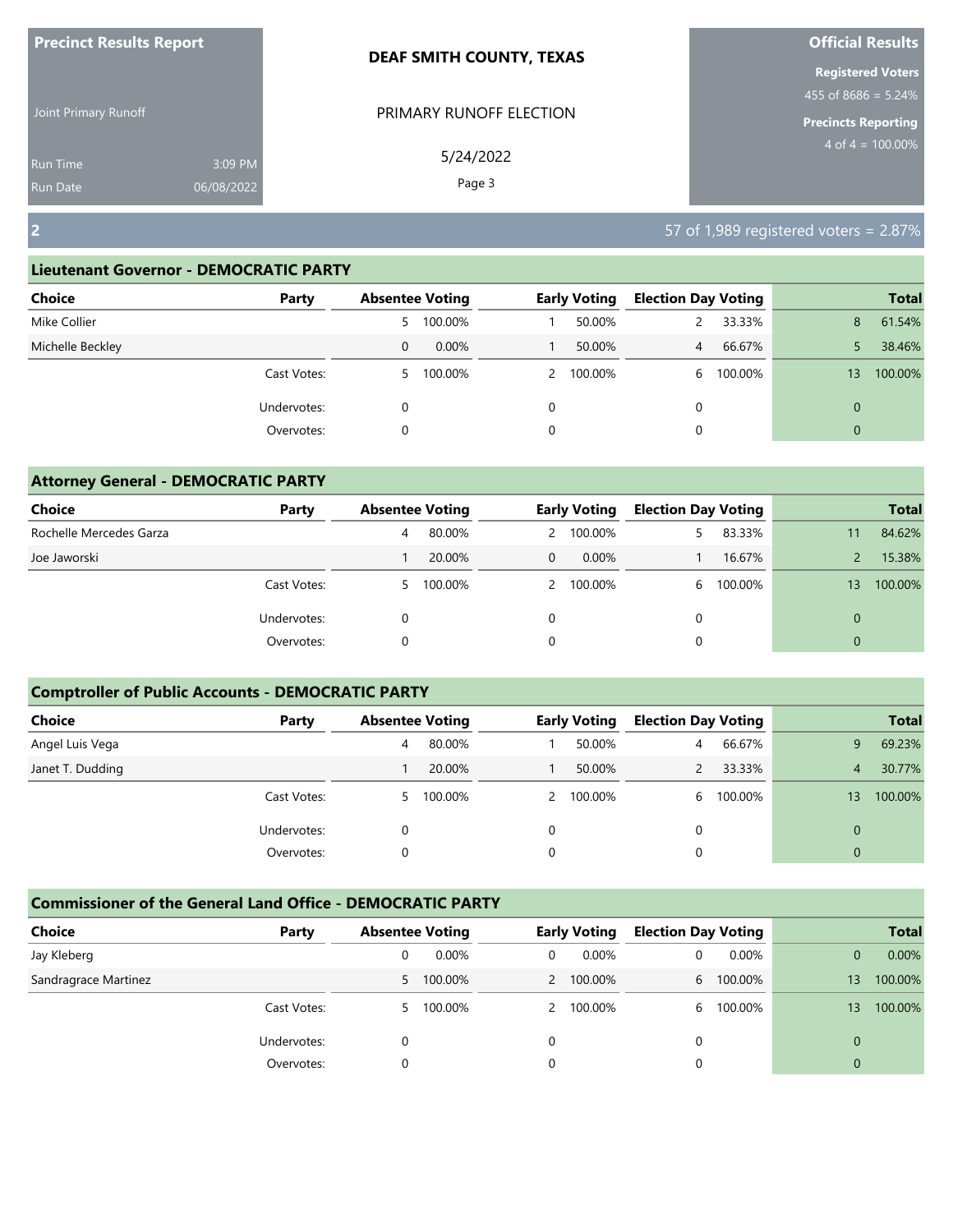| <b>Precinct Results Report</b>                              |  | <b>DEAF SMITH COUNTY, TEXAS</b> | <b>Official Results</b>                                                          |  |  |
|-------------------------------------------------------------|--|---------------------------------|----------------------------------------------------------------------------------|--|--|
| Joint Primary Runoff                                        |  | PRIMARY RUNOFF ELECTION         | <b>Registered Voters</b><br>455 of 8686 = $5.24\%$<br><b>Precincts Reporting</b> |  |  |
| 3:09 PM<br><b>Run Time</b><br>06/08/2022<br><b>Run Date</b> |  | 5/24/2022<br>Page 4             | $4$ of $4 = 100.00\%$                                                            |  |  |
| $\overline{2}$                                              |  |                                 | 57 of 1,989 registered voters = 2.87%                                            |  |  |

| <b>Choice</b>  | Party       | <b>Absentee Voting</b> |         |          | <b>Early Voting</b> | <b>Election Day Voting</b> |         |              | <b>Total</b> |
|----------------|-------------|------------------------|---------|----------|---------------------|----------------------------|---------|--------------|--------------|
| Ken Paxton     |             |                        | 33.33%  | 9        | 69.23%              |                            | 68.00%  | 28           | 63.64%       |
| George P. Bush |             | 4                      | 66.67%  | 4        | 30.77%              | 8                          | 32.00%  | 16           | 36.36%       |
|                | Cast Votes: | 6                      | 100.00% | 13       | 100.00%             | 25                         | 100.00% | 44           | 100.00%      |
|                | Undervotes: |                        |         | $\Omega$ |                     | 0                          |         | $\Omega$     |              |
|                | Overvotes:  |                        |         | 0        |                     |                            |         | $\mathbf{0}$ |              |

| <b>Commissioner of the General Land Office - REPUBLICAN PARTY</b> |             |   |                        |    |                     |                            |         |    |              |
|-------------------------------------------------------------------|-------------|---|------------------------|----|---------------------|----------------------------|---------|----|--------------|
| <b>Choice</b>                                                     | Party       |   | <b>Absentee Voting</b> |    | <b>Early Voting</b> | <b>Election Day Voting</b> |         |    | <b>Total</b> |
| Dawn Buckingham                                                   |             | 3 | 50.00%                 |    | 53.85%              | 16                         | 66.67%  | 26 | 60.47%       |
| Tim Westley                                                       |             | 3 | 50.00%                 | 6  | 46.15%              | 8                          | 33.33%  | 17 | 39.53%       |
|                                                                   | Cast Votes: | 6 | 100.00%                | 13 | 100.00%             | 24                         | 100.00% | 43 | 100.00%      |
|                                                                   | Undervotes: | 0 |                        | 0  |                     |                            |         |    |              |
|                                                                   | Overvotes:  | 0 |                        | 0  |                     | 0                          |         |    |              |

| <b>Railroad Commissioner - REPUBLICAN PARTY</b> |             |                        |           |    |                     |                            |         |    |              |
|-------------------------------------------------|-------------|------------------------|-----------|----|---------------------|----------------------------|---------|----|--------------|
| <b>Choice</b>                                   | Party       | <b>Absentee Voting</b> |           |    | <b>Early Voting</b> | <b>Election Day Voting</b> |         |    | <b>Total</b> |
| Sarah Stogner                                   |             |                        | 16.67%    | 3  | 23.08%              |                            | 8.33%   | 6  | 13.95%       |
| Wayne Christian                                 |             | 5                      | 83.33%    | 10 | 76.92%              | 22                         | 91.67%  | 37 | 86.05%       |
|                                                 | Cast Votes: |                        | 6 100.00% | 13 | 100.00%             | 24                         | 100.00% | 43 | 100.00%      |
|                                                 | Undervotes: | 0                      |           |    |                     |                            |         |    |              |
|                                                 | Overvotes:  | 0                      |           | 0  |                     |                            |         |    |              |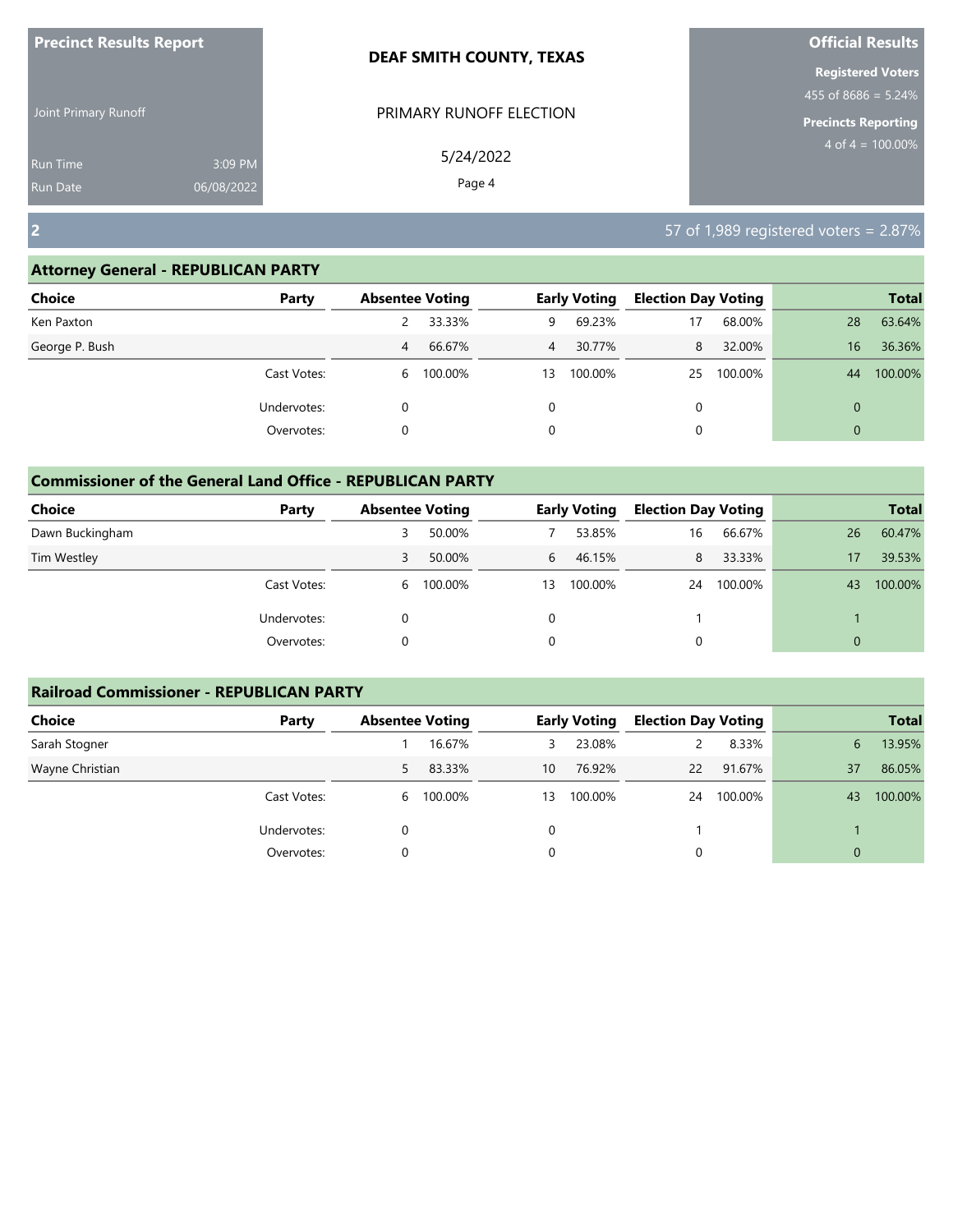| <b>Precinct Results Report</b> |            | DEAF SMITH COUNTY, TEXAS | <b>Official Results</b>                           |
|--------------------------------|------------|--------------------------|---------------------------------------------------|
| Joint Primary Runoff           |            | PRIMARY RUNOFF ELECTION  | <b>Registered Voters</b><br>$455$ of 8686 = 5.24% |
|                                |            |                          | <b>Precincts Reporting</b>                        |
| <b>Run Time</b>                | 3:09 PM    | 5/24/2022                | $4 \text{ of } 4 = 100.00\%$                      |
| <b>Run Date</b>                | 06/08/2022 | Page 5                   |                                                   |
| $\overline{\mathbf{3}}$        |            |                          | 238 of 2,731 registered voters = $8.71\%$         |

| <b>Choice</b><br>Party |   | <b>Absentee Voting</b> |   | <b>Early Voting</b> | <b>Election Day Voting</b> |         |                | <b>Total</b> |
|------------------------|---|------------------------|---|---------------------|----------------------------|---------|----------------|--------------|
| Mike Collier           | 5 | 55.56%                 | 0 | $0.00\%$            | $\overline{4}$             | 66.67%  | 9              | 45.00%       |
| Michelle Beckley       | 4 | 44.44%                 |   | 5 100.00%           |                            | 33.33%  | 11             | 55.00%       |
| Cast Votes:            | 9 | 100.00%                |   | 5 100.00%           | 6                          | 100.00% | 20             | 100.00%      |
| Undervotes:            |   |                        | 0 |                     | 0                          |         | $\overline{0}$ |              |
| Overvotes:             | 0 |                        | 0 |                     | 0                          |         | $\overline{0}$ |              |

| <b>Attorney General - DEMOCRATIC PARTY</b> |             |   |                        |               |                     |                            |         |                |              |
|--------------------------------------------|-------------|---|------------------------|---------------|---------------------|----------------------------|---------|----------------|--------------|
| Choice                                     | Party       |   | <b>Absentee Voting</b> |               | <b>Early Voting</b> | <b>Election Day Voting</b> |         |                | <b>Total</b> |
| Rochelle Mercedes Garza                    |             | 9 | 100.00%                | 3             | 60.00%              | 4                          | 66.67%  | 16             | 80.00%       |
| Joe Jaworski                               |             | 0 | $0.00\%$               | $\mathcal{P}$ | 40.00%              |                            | 33.33%  | $\overline{4}$ | 20.00%       |
|                                            | Cast Votes: | 9 | 100.00%                | 5.            | 100.00%             | 6                          | 100.00% | 20             | 100.00%      |
|                                            | Undervotes: | 0 |                        | $\Omega$      |                     | $\Omega$                   |         | $\Omega$       |              |
|                                            | Overvotes:  | 0 |                        | 0             |                     |                            |         | $\mathbf 0$    |              |

# **Comptroller of Public Accounts - DEMOCRATIC PARTY**

| Choice           | Party       | <b>Absentee Voting</b> |         |    | <b>Early Voting</b> | <b>Election Day Voting</b> |         |          | <b>Total</b> |
|------------------|-------------|------------------------|---------|----|---------------------|----------------------------|---------|----------|--------------|
| Angel Luis Vega  |             | 8                      | 88.89%  |    | 20.00%              |                            | 50.00%  | 12       | 60.00%       |
| Janet T. Dudding |             |                        | 11.11%  | 4  | 80.00%              |                            | 50.00%  | 8        | 40.00%       |
|                  | Cast Votes: | 9                      | 100.00% | 5. | 100.00%             | 6.                         | 100.00% | 20       | 100.00%      |
|                  | Undervotes: | 0                      |         | 0  |                     |                            |         | $\Omega$ |              |
|                  | Overvotes:  |                        |         | 0  |                     |                            |         | $\Omega$ |              |

| Choice               | Party       | <b>Absentee Voting</b> |          |   | <b>Early Voting</b> | <b>Election Day Voting</b> |         |    | <b>Total</b> |
|----------------------|-------------|------------------------|----------|---|---------------------|----------------------------|---------|----|--------------|
| Jay Kleberg          |             |                        | $0.00\%$ |   | 40.00%              |                            | 33.33%  | 4  | 20.00%       |
| Sandragrace Martinez |             | 9                      | 100.00%  | 3 | 60.00%              | 4                          | 66.67%  | 16 | 80.00%       |
|                      | Cast Votes: | 9                      | 100.00%  |   | 100.00%             | h                          | 100.00% | 20 | 100.00%      |
|                      | Undervotes: |                        |          | 0 |                     |                            |         | 0  |              |
|                      | Overvotes:  |                        |          |   |                     |                            |         | 0  |              |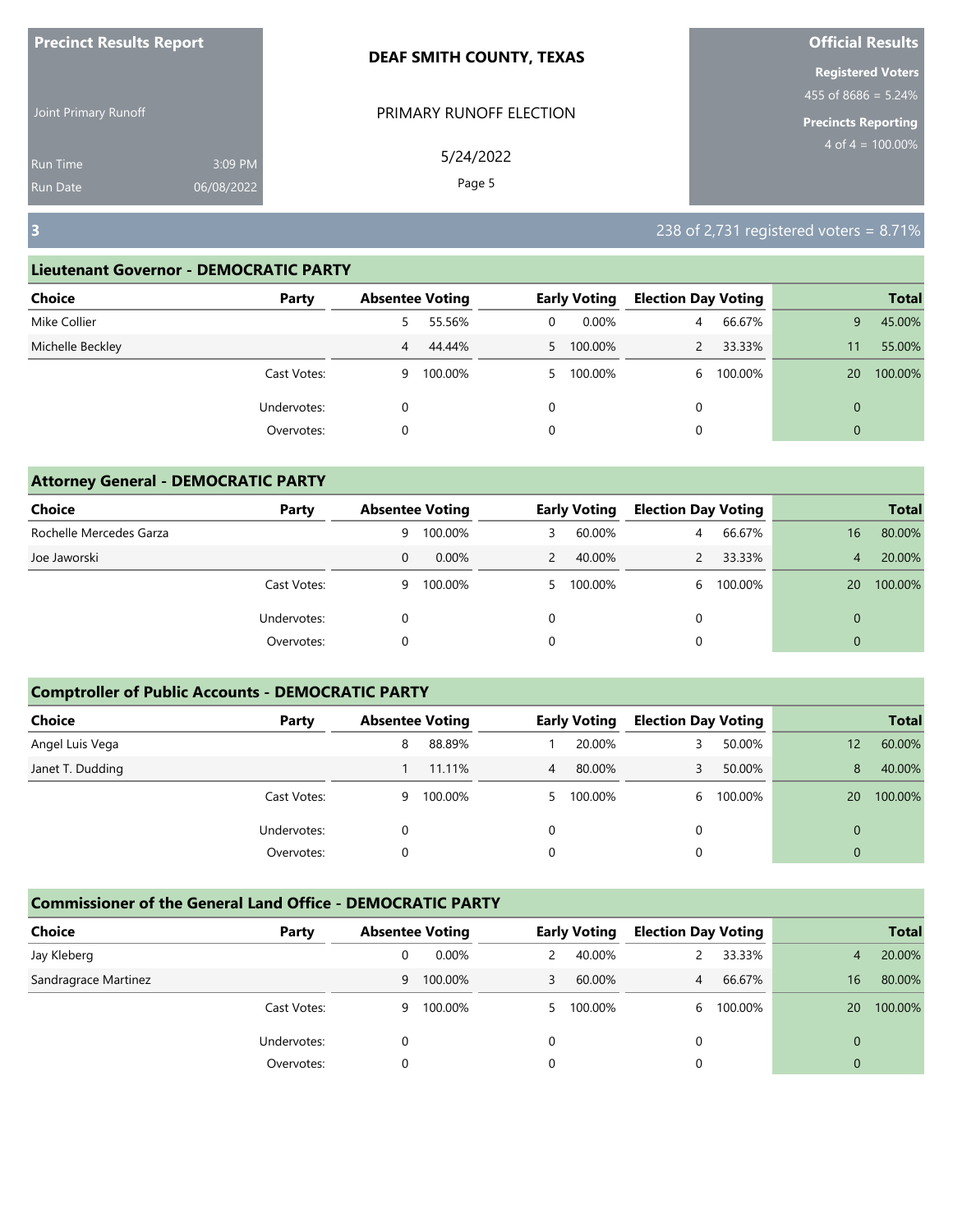| <b>Precinct Results Report</b>     |                       | <b>DEAF SMITH COUNTY, TEXAS</b> | <b>Official Results</b>                            |  |  |
|------------------------------------|-----------------------|---------------------------------|----------------------------------------------------|--|--|
| Joint Primary Runoff               |                       | PRIMARY RUNOFF ELECTION         | <b>Registered Voters</b><br>455 of $8686 = 5.24\%$ |  |  |
|                                    |                       |                                 | <b>Precincts Reporting</b>                         |  |  |
| <b>Run Time</b><br><b>Run Date</b> | 3:09 PM<br>06/08/2022 | 5/24/2022<br>Page 6             | $4 \text{ of } 4 = 100.00\%$                       |  |  |
| $\overline{\mathbf{3}}$            |                       |                                 | 238 of 2,731 registered voters = $8.71\%$          |  |  |

| Choice         | Party       |    | <b>Absentee Voting</b> |          | <b>Early Voting</b> | <b>Election Day Voting</b> |         |                | <b>Total</b> |
|----------------|-------------|----|------------------------|----------|---------------------|----------------------------|---------|----------------|--------------|
| Ken Paxton     |             | 37 | 69.81%                 | 31       | 63.27%              | 97                         | 84.35%  | 165            | 76.04%       |
| George P. Bush |             | 16 | 30.19%                 | 18       | 36.73%              | 18                         | 15.65%  | 52             | 23.96%       |
|                | Cast Votes: | 53 | 100.00%                | 49       | 100.00%             | 115                        | 100.00% | 217            | 100.00%      |
|                | Undervotes: | 0  |                        | 0        |                     |                            |         |                |              |
|                | Overvotes:  |    |                        | $\Omega$ |                     |                            |         | $\overline{0}$ |              |

| <b>Commissioner of the General Land Office - REPUBLICAN PARTY</b> |             |    |                        |                 |                     |                            |         |              |              |
|-------------------------------------------------------------------|-------------|----|------------------------|-----------------|---------------------|----------------------------|---------|--------------|--------------|
| <b>Choice</b>                                                     | Party       |    | <b>Absentee Voting</b> |                 | <b>Early Voting</b> | <b>Election Day Voting</b> |         |              | <b>Total</b> |
| Dawn Buckingham                                                   |             | 25 | 51.02%                 | 37              | 78.72%              | 73                         | 65.77%  | 135          | 65.22%       |
| Tim Westley                                                       |             | 24 | 48.98%                 | 10 <sup>°</sup> | 21.28%              | 38                         | 34.23%  | 72           | 34.78%       |
|                                                                   | Cast Votes: | 49 | 100.00%                | 47              | 100.00%             | 111                        | 100.00% | 207          | 100.00%      |
|                                                                   | Undervotes: | 4  |                        |                 |                     |                            |         | 11           |              |
|                                                                   | Overvotes:  | 0  |                        | 0               |                     | 0                          |         | $\mathbf{0}$ |              |

| <b>Railroad Commissioner - REPUBLICAN PARTY</b> |             |    |                        |    |                     |                            |         |              |              |
|-------------------------------------------------|-------------|----|------------------------|----|---------------------|----------------------------|---------|--------------|--------------|
| <b>Choice</b>                                   | Party       |    | <b>Absentee Voting</b> |    | <b>Early Voting</b> | <b>Election Day Voting</b> |         |              | <b>Total</b> |
| Sarah Stogner                                   |             | 8  | 15.69%                 |    | 14.89%              | 25                         | 21.93%  | 40           | 18.87%       |
| Wayne Christian                                 |             | 43 | 84.31%                 | 40 | 85.11%              | 89                         | 78.07%  | 172          | 81.13%       |
|                                                 | Cast Votes: | 51 | 100.00%                | 47 | 100.00%             | 114                        | 100.00% | 212          | 100.00%      |
|                                                 | Undervotes: |    |                        |    |                     |                            |         | 6            |              |
|                                                 | Overvotes:  | 0  |                        |    |                     | 0                          |         | $\mathbf{0}$ |              |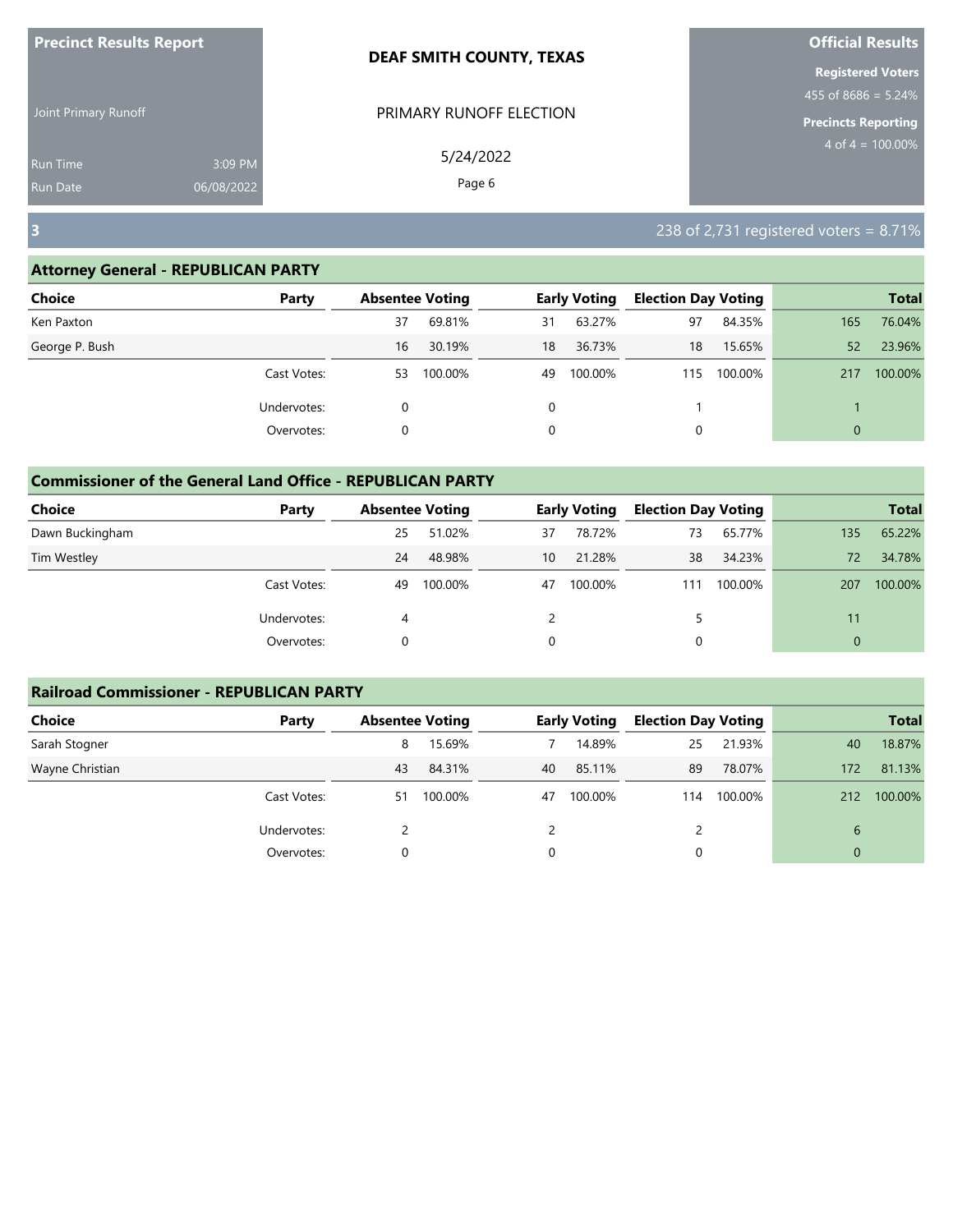| <b>Precinct Results Report</b> |                       | <b>DEAF SMITH COUNTY, TEXAS</b> | <b>Official Results</b>                                                   |
|--------------------------------|-----------------------|---------------------------------|---------------------------------------------------------------------------|
| Joint Primary Runoff           |                       | PRIMARY RUNOFF ELECTION         | <b>Registered Voters</b><br>455 of 8686 = $5.24\%$<br>Precincts Reporting |
| <b>Run Time</b><br>Run Date    | 3:09 PM<br>06/08/2022 | 5/24/2022<br>Page 7             | $4 \text{ of } 4 = 100.00\%$                                              |
| $\overline{\mathbf{4}}$        |                       |                                 | 65 of 1,914 registered voters = $3.40\%$                                  |

| Party       |   |          |                        |       |                                               |         |                                             | <b>Total</b> |
|-------------|---|----------|------------------------|-------|-----------------------------------------------|---------|---------------------------------------------|--------------|
|             | 4 | 100.00%  | 0                      | 0.00% | 0                                             | 0.00%   | 4                                           | 50.00%       |
|             | 0 | $0.00\%$ |                        |       |                                               | 100.00% | 4                                           | 50.00%       |
| Cast Votes: | 4 | 100.00%  |                        |       |                                               | 100.00% | 8                                           | 100.00%      |
| Undervotes: | 0 |          | 0                      |       | 0                                             |         | $\mathbf{0}$                                |              |
| Overvotes:  | 0 |          | 0                      |       | 0                                             |         | $\Omega$                                    |              |
|             |   |          | <b>Absentee Voting</b> |       | <b>Early Voting</b><br>2 100.00%<br>2 100.00% |         | <b>Election Day Voting</b><br>$\mathcal{P}$ |              |

| <b>Attorney General - DEMOCRATIC PARTY</b> |             |                        |         |          |                     |                            |           |   |              |
|--------------------------------------------|-------------|------------------------|---------|----------|---------------------|----------------------------|-----------|---|--------------|
| Choice                                     | Party       | <b>Absentee Voting</b> |         |          | <b>Early Voting</b> | <b>Election Day Voting</b> |           |   | <b>Total</b> |
| Rochelle Mercedes Garza                    |             | 3                      | 75.00%  |          | 2 100.00%           | $\mathbf{2}$               | 100.00%   |   | 87.50%       |
| Joe Jaworski                               |             |                        | 25.00%  | $\Omega$ | 0.00%               | $\Omega$                   | 0.00%     |   | 12.50%       |
|                                            | Cast Votes: | 4                      | 100.00% |          | 2 100.00%           |                            | 2 100.00% | 8 | 100.00%      |
|                                            | Undervotes: |                        |         |          |                     | $\Omega$                   |           | 0 |              |
|                                            | Overvotes:  | C                      |         |          |                     | $\Omega$                   |           | 0 |              |

## **Comptroller of Public Accounts - DEMOCRATIC PARTY**

| Choice           | Party       | <b>Absentee Voting</b> |         |   | <b>Early Voting</b> | <b>Election Day Voting</b> |           |                | <b>Total</b> |
|------------------|-------------|------------------------|---------|---|---------------------|----------------------------|-----------|----------------|--------------|
| Angel Luis Vega  |             |                        | 25.00%  | 0 | $0.00\%$            | 2                          | 100.00%   |                | 37.50%       |
| Janet T. Dudding |             | 3                      | 75.00%  |   | 2 100.00%           | $\mathbf 0$                | $0.00\%$  |                | 62.50%       |
|                  | Cast Votes: | 4                      | 100.00% |   | 2 100.00%           |                            | 2 100.00% | 8              | 100.00%      |
|                  | Undervotes: |                        |         | 0 |                     |                            |           | 0              |              |
|                  | Overvotes:  |                        |         | 0 |                     |                            |           | $\overline{0}$ |              |

| Choice               | Party       | <b>Absentee Voting</b> |         |   | <b>Early Voting</b> | <b>Election Day Voting</b> |         |          | <b>Total</b> |
|----------------------|-------------|------------------------|---------|---|---------------------|----------------------------|---------|----------|--------------|
| Jay Kleberg          |             |                        | 25.00%  |   | 2 100.00%           |                            | 50.00%  | 4        | 50.00%       |
| Sandragrace Martinez |             | 3                      | 75.00%  | 0 | $0.00\%$            |                            | 50.00%  | 4        | 50.00%       |
|                      | Cast Votes: | 4                      | 100.00% |   | 2 100.00%           |                            | 100.00% | 8        | 100.00%      |
|                      | Undervotes: |                        |         | 0 |                     |                            |         |          |              |
|                      | Overvotes:  |                        |         |   |                     |                            |         | $\Omega$ |              |